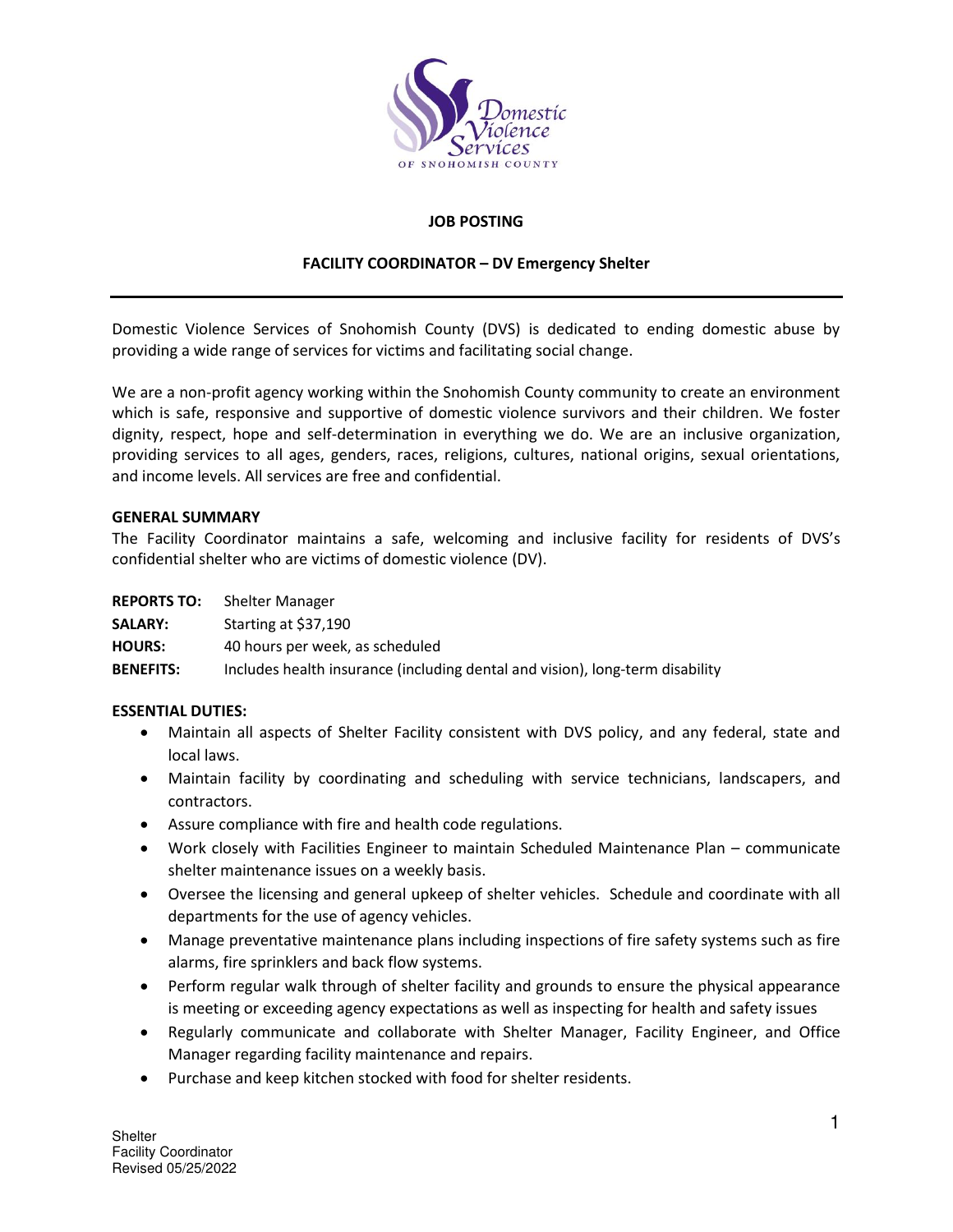

- Purchase and keep facility stocked with all supplies.
- Coordinate and facilitate residents with household responsibilities.
- Using security system software, keep record of all key cards/fobs issued to shelter staff and residents.
- Receive, store and distribute shelter donations throughout the year.
- Coordinate and utilize Facility volunteers to assist with shopping, organizing and cleaning projects, and other various activities.
- Assist with other agency events as directed.
- Attend staff meetings, retreats and trainings as requested by Supervisor.
- Occasionally drive clients in agency vehicle.
- Other tasks and responsibilities as assigned.

## **MINIMUM QUALIFICATIONS:**

- Demonstrated sensitivity to victims of Domestic Violence and their children
- Experience in facilities management or hospitality industry
- Experience working with diverse populations
- Demonstrated skill in written and verbal communication
- Ability to succeed in a fast-paced, time-sensitive position
- Able to work collaboratively and productively as part of a flexible team
- Demonstrated experience in prioritization and strong problem solving skills
- Procedure creation and follow-through skills
- Ability to maintain strict confidentiality of client and agency information
- Basic computer skills including Microsoft Office, working knowledge of Internet**,** e-mail and ability to learn new programs
- Valid Washington State Driver's License
- Alignment with DVS's Mission, Vision, and Values Statement\*
- Ability to stand; walk; sit; use hands to finger, handle, or feel; reach and extend with hands and arms; push; pull; climb or balance; stoop, kneel, crouch, or crawl. The employee must frequently lift and/or move up to 25 pounds and occasionally lift and/or move up to 50 pounds.

The above job description is meant to describe the general nature and level of work performed; it is not intended as an exhaustive list of all duties, responsibilities and required skills for the position. Employees will be required to follow any other job-related instructions and to perform other duties requested by their supervisor in compliance with Federal and State laws. Reasonable accommodations may be made to assist individuals with disabilities to perform essential job functions.